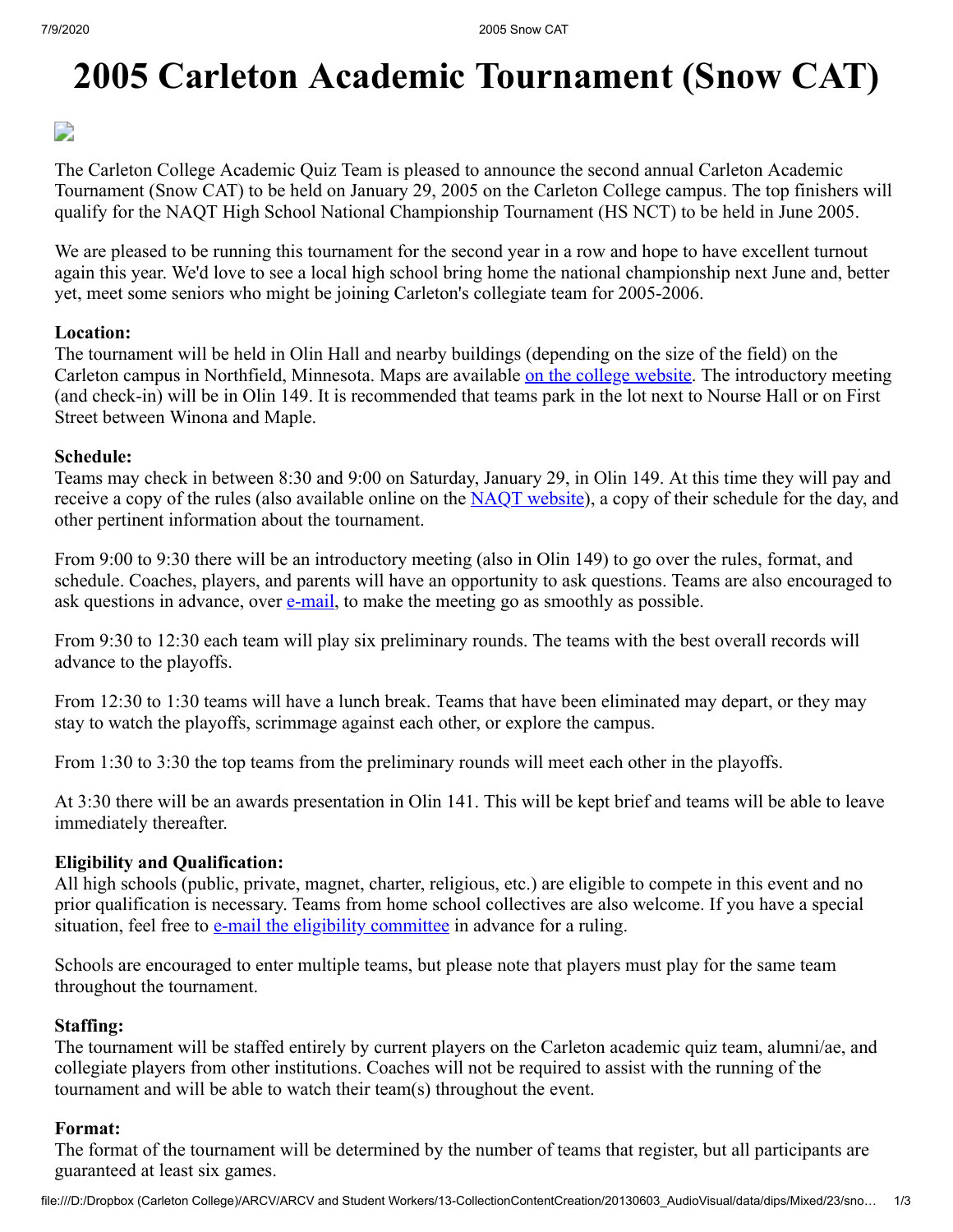#### **Scrimmages:**

Teams that do not qualify for the playoffs after the first six rounds may return after lunch for more games played on a "for-fun" basis. These will be organized starting at 1:30. Teams may mix-and-match for the scrimmage rounds, play against their coaches, play against staff, or play in any other combination that they find enjoyable.

#### **Registration:**

Please e-mail [Courtney Colby](mailto:theartsflourished@yahoo.com) if you are interested in attending or in receiving updates on the tournament.

The base registration fee is \$70. There is a \$10 discount for a bringing a working lockout system. There is a \$10 per-team penalty for waiting to register until after January 24, 2004. The registration fee includes one printed copy of the questions used at the tournament. Please note that the questions will not be distributed until the conclusion of the tournament; teams that opt to leave early may pay to have their sets shipped to them.

Teams will pay when they check in at the tournament site. Please make checks out to "Carleton Academic Quiz Team."

#### **Prizes:**

The top four teams overall will receive team trophies, and the members of the winning team will receive individual trophies. The top team from a small school (non-selective admission policy and fewer than 500 total students in grades 10-12) will receive a trophy. The top eight individual scorers will receive All-Star awards as will the top freshman and sophomore scorers.

## **Question Security:**

This tournament will use questions provided by National Academic Quiz Tournaments, LLC. We are using Invitational Series #47A and have purchased geographic exclusivity for Minnesota. It is the responsibility of participating teams to make sure that they have not attended (and do not plan to attend) another tournament anywhere in the country that is using the same packet set. Teams can find explanations of geographic exclusivity and their responsibility in maintaining question security on [NAQT's website.](http://www.naqt.com/hs/geographic-exclusivity.html) Teams can also look up the sets [assigned to past and future tournaments. Teams with questions about exclusivity or security should contact](mailto:naqt@naqt.com) NAQT.

## **Lodging:**

There are several motels in Northfield for any teams that need to stay overnight. I suggest: Country Inn Motel: (507) 645-2286 or (800) 456-4000 Super 8 Motel: (507) 663-0371 or (800) 800-8000 AmericInn: (507) 645-7761 or (800) 634-3444

## **Preparing for the Tournament:**

The NAQT format is a tossup-bonus format similar to the old "GE College Bowl" television show. It is somewhat different from Minnesota's traditional quiz bowl format, but we hope that you and your teams will be willing to try something new. NAQT is a national format that is played in 30 of the 50 states and drew the largest, most diverse, and strongest field to its national championship in 2003. This format predominates at the college level, so if your players enjoy the game and would like to continue playing after they graduate, familiarity with it will stand them in good stead.

We recommend reading [the rules](http://www.naqt.com/rules.html), but the basics of gameplay are as follows:

- The moderator reads a tossup question to both teams.
- One player signals and, without consultation, answers the question.
	- If the player is correct, his or her team receives 10 points and is read a bonus question worth 30 points in multiple parts. The team consults and its captain gives their answers.
	- If the player is incorrect, the moderator finishes the tossup for the other team, one of whose players can then signal and answer. If correct, his or her team is read the bonus. If incorrect, no bonus is read.
- Play continues with the next tossup.